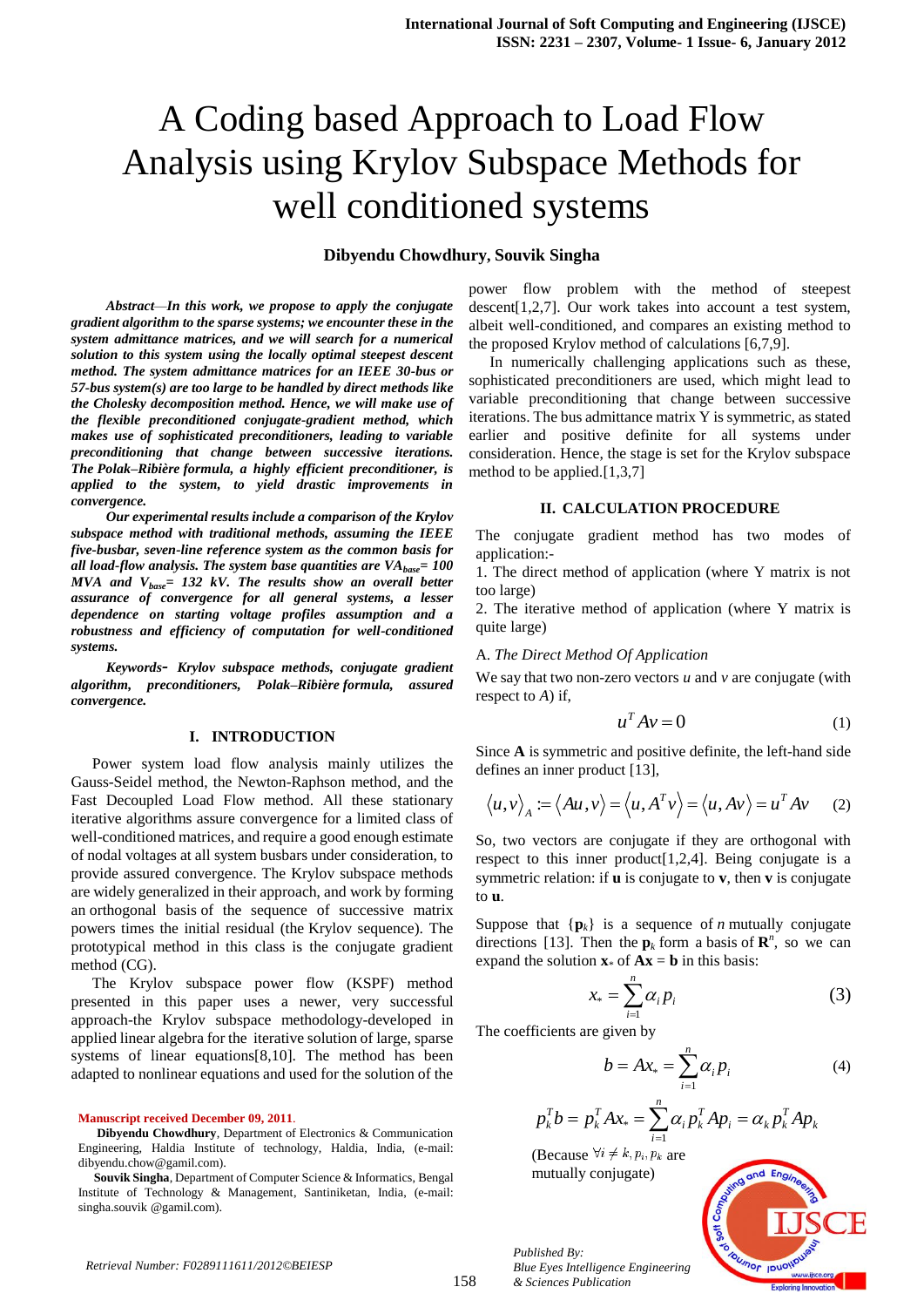$$
\alpha_{k} = \frac{p_{k}^{T} b}{p_{k}^{T} A p_{k}} = \frac{\langle p_{k}, b \rangle}{\langle p_{k}, p_{k} \rangle_{A}} = \frac{\langle p_{k}, b \rangle}{\left\| p_{k} \right\|_{A}^{2}}
$$
(5)

This result is perhaps most transparent by considering the inner product defined above.

This gives the following method for solving the equation  $Ax = b$ . We first find a sequence of *n* conjugate directions and then we compute the coefficients  $[1,5,2]$   $\alpha_k$ .

# B. *The Iterative Method Of Application*

If we choose the conjugate vectors  $\mathbf{p}_k$  carefully, then we may not need all of them to obtain a good approximation to the solution **x**\*.

We denote the initial guess for  $\mathbf{x}^*$  by  $\mathbf{x}_0$ . We can assume without loss of generality that  $\mathbf{x}_0 = 0$ . Starting with  $\mathbf{x}_0$ , we search for the solution and in each iteration we need a metric to tell us whether we are closer to the solution **x**\* (that is unknown to us). This metric comes from the fact that the solution  $\mathbf{x}$ <sup>\*</sup> is also the unique minimizer of the following quadratic function [1,7,9]; so if f(**x**) becomes smaller in an iteration it means that we are closer to  $\mathbf{x}^*$ .

$$
f(x) = \frac{1}{2}x^T A x - x^T b, x \in R^n
$$
 (6)

This suggests taking the first basis vector  $\mathbf{p}_1$  to be the negative of the gradient of  $f$  at  $\mathbf{x} = \mathbf{x}_0$ . This gradient equals  $\mathbf{Ax}_0$ −**b**. Since  $\mathbf{x}_0 = \mathbf{0}$ , this means we take  $\mathbf{p}_1 = \mathbf{b}[7, 9]$ . The other vectors in the basis will be conjugating to the gradient, hence the name conjugate gradient method. Let  $\mathbf{r}_k$  be the residual at the *k*th step:

$$
r_k = b - Ax_k \tag{7}
$$

Because  $\mathbf{r}_k$  is the negative gradient of  $f$  at  $\mathbf{x} = \mathbf{x}_k$ , so now using the gradient descent method would be to move in the direction  $\mathbf{r}_k$ . Here, we insist that the directions  $\mathbf{p}_k$  be conjugate to each other. We also require the next search direction is built out of the current residue and all previous search directions, which is reasonable enough in practice.

The conjugation constraint is an orthonormal-type constraint and hence the algorithm bears resemblance to Gram-Schmidt orthonormalization.[1,7]

This gives the following expression:

$$
p_{k+1} = r_k - \sum_{i \le k} \frac{p_i^T A r_k}{p_i^T A p_i} p_i \tag{8}
$$

The next optimal location is given by:

$$
x_{k+1} = x_k + \alpha_{k+1} p_{k+1}
$$
  
With  

$$
\alpha_{k+1} = \frac{p_{k+1}^T r_k}{p_{k+1}^T A p_{k+1}}
$$

In this work, we propose our Krylov subspace algorithm incorporated in the load flow solution.

# **III.OUR APPROACH**

The load flow system is given by:-

 $I = Y.V$ , where  $Y=$  the nodal bus admittance matrix.  $V=$  the nodal busbar voltage matrix.

Thus,

Y.V=I is analogous to the linear system A.x=B, and so we can start our calculations by calculating the residual vector matrix *R<sup>0</sup>* associated with the voltage matrix V.

This residual vector is computed from the formula,  $R_0 = I Y.V<sub>0</sub>$ , where  $V<sub>0</sub>$  is the initial guess matrix on nodal busbar voltage matrix.

Let us start with the initial guess:  $-$  (for  $V_0$  matrix)

 $V_0 =$  **I**<sub>0</sub>=

| 1.000000000   | 1.000000000   |
|---------------|---------------|
| $+i0.0000000$ | $+i0.0000000$ |
| 0.988841      | $-0.400000$   |
| $-i0.010351$  | $+i0.20000$   |
| 0.991808      | $-0.25000000$ |
| $-i0.007102$  | $+i0.150000$  |
| 0.981054      | $-0.40000000$ |
| $-i0.017084$  | $+i0.2000000$ |
| 0.989051      | $-0.5000000$  |
| $-i0.012369$  | $+i0.200000$  |

The initial guess matrix can be obtained from the iterative load flow equations, namely:-

1) 
$$
V_k^{(i+1)} = \left(\frac{1}{Y_{kk}}\right) \times \left\{\frac{S_k^*}{V_k^{*(i)}} - \sum_{\substack{j=1 \ j \neq k}}^n Y_{kj} V_j^{(i)}\right\}
$$
  
2) 
$$
\sum_{\substack{j=1 \ j \neq k}}^n Y_{kj} V_j = \sum_{\substack{j=1 \ j \neq k}}^n \left\{ \left(G_{kj} + jB_{kj}\right) \left(E_j + jF_j\right) \right\}
$$

$$
R_0 = \mathbf{I} - \mathbf{Y}.\mathbf{V}_0
$$

| $0.6216 + j0.1251$  |
|---------------------|
| $-0.2597 + j0.0974$ |
| $-0.3058 + j0.132$  |
| $-0.2298 + j0.0802$ |
| $-0.379 + j0.1646$  |

Thus, the residual matrix  $R_0$  is evaluated.

Since this is the first iteration, we use the residual vector  $R_0$  as our initial search direction *P0*.

We now compute the scalar  $\alpha_0$ , and the result, obtained from previous relationships, as:-

 $\alpha_0 = (0.66743 - j0.1365) / (0.9876 - j0.0098)$ 

*Blue Eyes Intelligence Engineering* 

*Published By:*

*& Sciences Publication* 

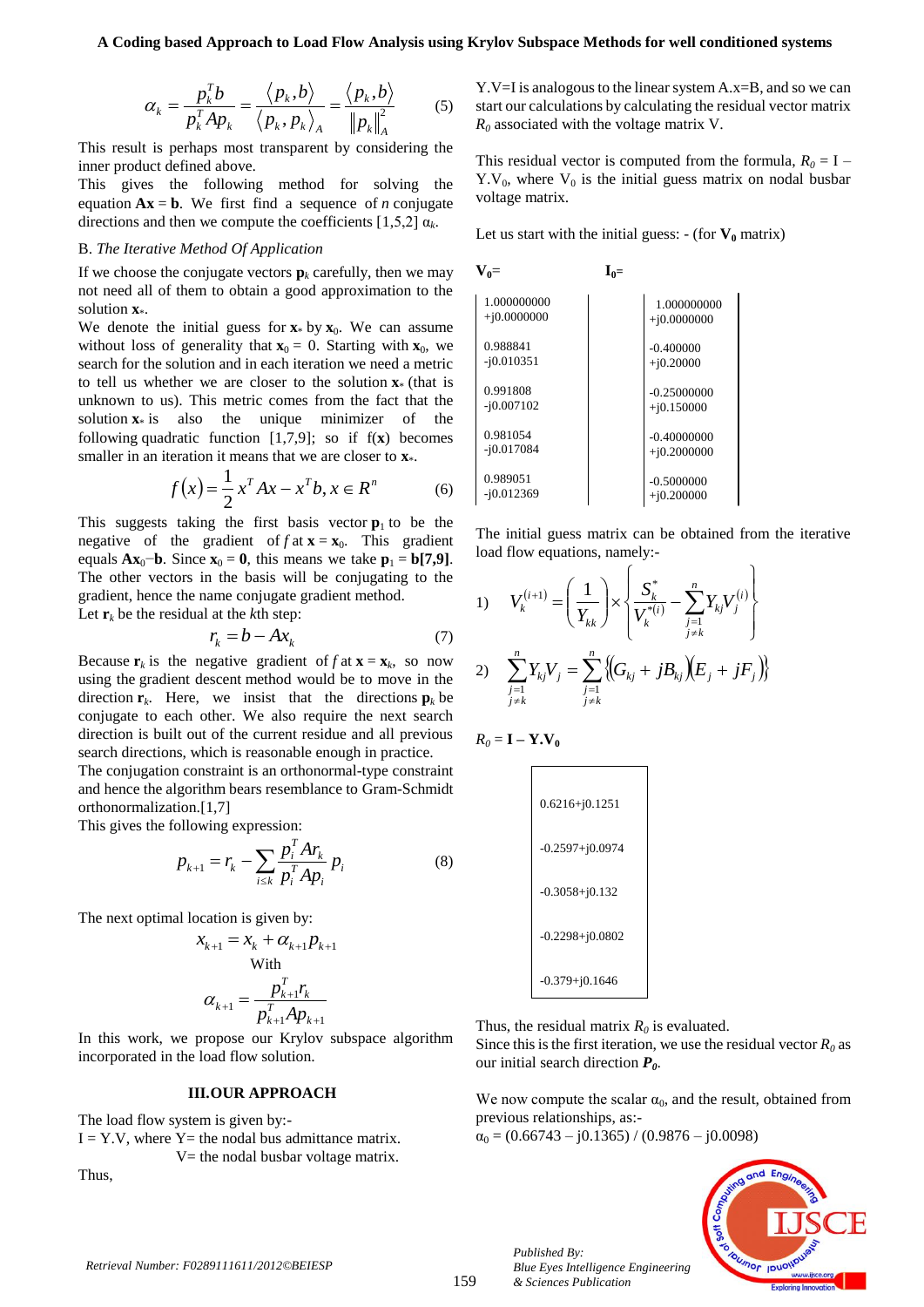We can now compute  $X_I$  using the formula- $X_I = X_0 + \alpha_0 P_0.$ 

This result completes the first iteration, the value of  $X<sub>I</sub>$  giving us an improved approximate solution to the system under consideration.

Successive iterations give us the desired result to the system solution, to the required degree of accuracy.

# **IV.CODING ALGORITHM**

The resultant algorithm gives an explanation towards the conjugate gradient method. However, it requires storage of all the previous searching directions and residue vectors, and many matrix vector multiplications, thus could be computationally expensive. In practice, one modifies slightly the condition obtaining the last residue vector, not to minimize the metric following the search direction, but instead to make it orthogonal to the previous residue. Minimization of the metric along the search direction will be obtained automatically in this case.

$$
r_0 := b - Ax_0
$$
  
\n
$$
p_0 = r_0
$$
  
\n
$$
k := 0
$$
  
\nRepeat,  
\n
$$
\alpha_k := \frac{r_k^T r_k}{p_k^T A p_k}
$$
  
\n
$$
x_{k+1} := x_k + \alpha_k p_k
$$
  
\n
$$
r_{k+1} := r_k - \alpha_k A p_k
$$

If  $\mathbf{r}_{k+1}$  is sufficiently small **then** exit loop **end if** 

$$
\beta_k := \frac{r_{k+1}^T r_{k+1}}{r_k^T r_k}
$$
  
\n
$$
p_{k+1} := r_{k+1} + \beta_k p_k
$$
  
\n
$$
k := k + 1
$$
  
\nEnd  
\nRepeat  
\nThe result is  $x_{k+1}$ .

As previously stated, the Polak–Ribière formula needs to be incorporated within the existing framework to yield faster convergence of the Krylov Subspace method. The modified algorithm thus is presented below:-

$$
r_0 := b - Ax_0
$$
  
\n
$$
z_0 = M^{-1}r_0
$$
  
\n
$$
p_0 = z_0
$$
  
\n
$$
k := 0
$$
  
\nRepeat,  
\n
$$
\alpha_k := \frac{r_k^T z_k}{p_k^T A p_k}
$$
  
\n
$$
x_{k+1} := x_k + \alpha_k p_k
$$

$$
r_{k+1} := r_k - \alpha_k A p_k
$$

**If**  ${\bf r}_{k+1}$  is sufficiently small **then** exit loop **end if** 

$$
z_{k+1} = M^{-1}r_{k+1}
$$
  
\n
$$
\beta_k := \frac{z_{k+1}^T r_{k+1}}{z_k^T r_k}
$$
  
\n
$$
p_{k+1} := z_{k+1} + \beta_k p_k
$$
  
\n
$$
k := k + 1
$$
  
\nEnd  
\nRepeat  
\nThe result is  $x_{k+1}$ 

These two algorithms, coupled together bring about drastic improvement in the load flow analysis of any ill-conditioned system.

## **V. RESULTS**

The results show a marked improvement in the convergence time *T* taken for the iterations to converge. The time taken for the Krylov subspace method is found to be much lesser than the popular iterative method, the Gauss-Seidel method. The 2 tables presented below, gives us a clearer assumption about the nature of the degree of convergence, obtained via the locally optimal path of steepest descent incorporated in the Krylov subspace method, as compared to the Gauss-Seidel method.

| <b>Iteration</b> |          | $'$ 31 |            |
|------------------|----------|--------|------------|
|                  | 8.0000   | 0.7000 | $-16.0000$ |
|                  | $-0.228$ | 1.024  | $-8.210$   |
|                  | $-0.226$ | 1.028  | $-4.235$   |
| ້.               | $-0.226$ | .028   |            |

The above results have been obtained via the Krylov Subspace algorithm.

| <b>Iteration</b> | $\partial_2^0$ | $ V_3 $ | $\overline{\partial_3}^0$ |
|------------------|----------------|---------|---------------------------|
| $\theta$ .       | 8.0000         | 0.7000  | $-16,0000$                |
| 1.               | $-6.2340$      | 0.8500  | $-12.0876$                |
| $\overline{2}$ . | $-3.2786$      | 0.8800  | $-10.0983$                |
| 3.               | $-2.0986$      | 0.9347  | $-8.9073$                 |
| 4.               | $-1.2563$      | 0.9876  | $-6.2103$                 |
| 5.               | $-0.8792$      | 1.0023  | $-4.2874$                 |
| 6.               | $-0.3567$      | 1.0467  | $-4.3980$                 |
| 7.               | $-0.220$       | 1.033   | $-4.2980$                 |
| 8.               | $-0.220$       | 1.035   | $-4.2450$                 |

The above results have been obtained via the Gauss-Seidel algorithm.

The results clearly show a marked improvement of computational efficiency, when the Krylov subspace method is used over the Gauss-Seidel algorithm.



*Retrieval Number: F0289111611/2012©BEIESP*

*Published By:*

*& Sciences Publication* 

*Blue Eyes Intelligence Engineering*